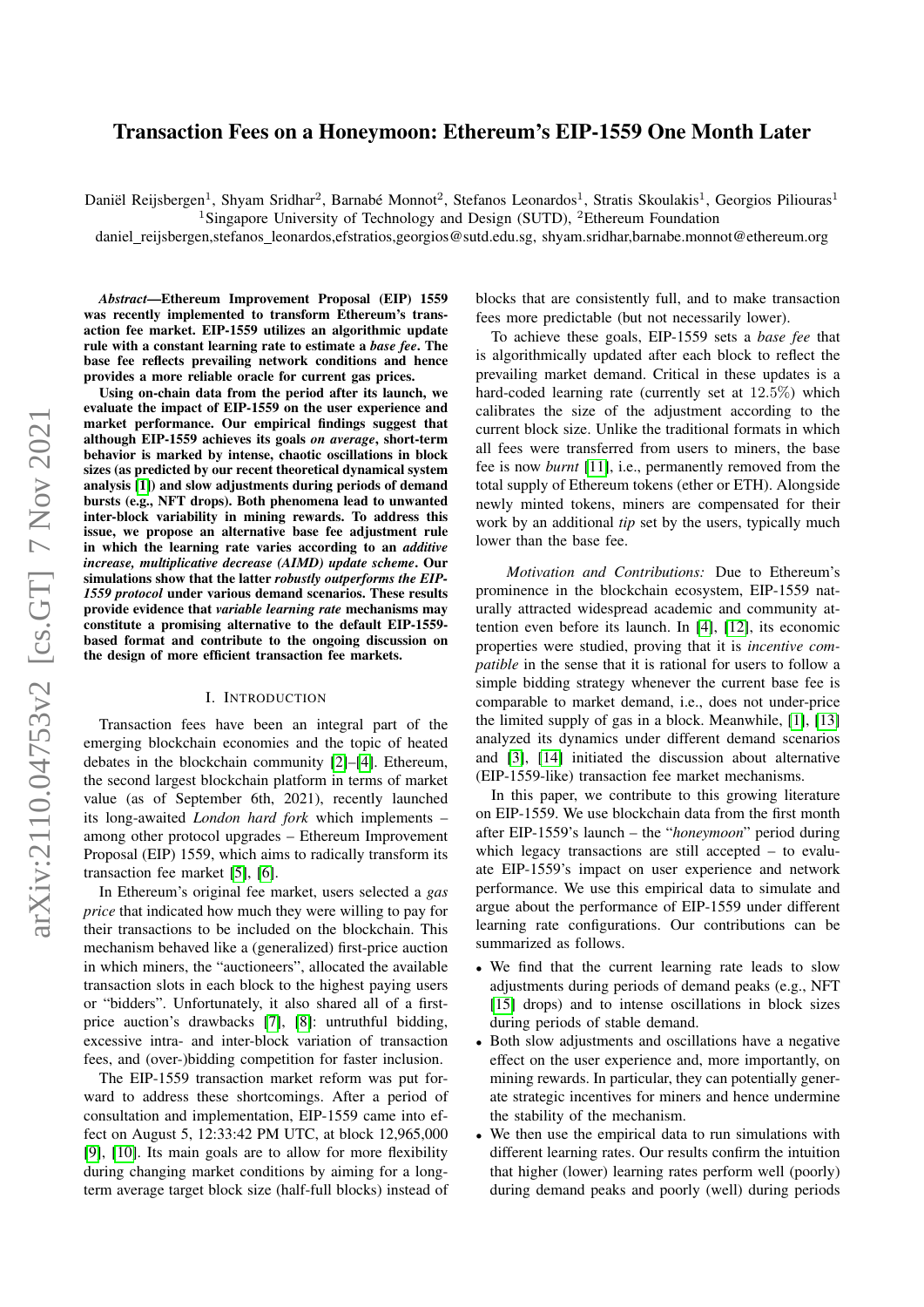of demand stability. On the positive side, all EIP-1559 variations achieve (in fact, slightly overshoot) the target block size (50%) on average.

• Based on the above, we propose an alternative mechanism that utilizes an additive increase, multiplicative decrease (AIMD) update scheme to implement a variable learning rate. Our empirical results suggest that the AIMD mechanism combines the best of both worlds: it selects a low learning rate during periods of stable demand and reacts quickly during demand peaks to reflect increasing gas prices. The AIMD not only achieves the target block size on average (half-full blocks) but also considerably dampens the oscillations between almost full and almost empty blocks, which leads to more stable mining rewards and a more uniform user experience.

While our empirical results do not prove the optimality of the proposed AIMD mechanism under arbitrary conditions, they provide evidence that variable learning rates may considerably improve upon the current EIP-1559 format and may thus constitute a promising direction for future work in the ongoing discussion about EIP-1559 based transaction fee mechanisms [\[3\]](#page-8-12), [\[14\]](#page-8-13).

*Outline:* The rest of the paper is structured as follows. In Section [II,](#page-1-0) we present the main elements of Ethereum's blockchain protocol and EIP-1559. In Section [III,](#page-2-0) we describe our dataset and in Section [IV](#page-4-0) our simulation environment. Section [V](#page-5-0) contains the evaluation of the simulation results. Section [VI](#page-7-0) concludes the paper with questions and directions for future work.

### II. PRELIMINARIES

#### <span id="page-1-0"></span>*A. Ethereum*

Ethereum has a prominent position in the growing blockchain ecosystem, as the first platform to support decentralized, self-executing pieces of software known as *smart contracts* [\[16\]](#page-8-15).

*Block Creation:* The creation and execution of smart contracts on the Ethereum blockchain is achieved through *transactions* which are ordered and grouped into *blocks*. Whenever a new smart contract is deployed or a function of an existing contract is called, the operation is embedded in a transaction. The transaction is then broadcast to consensus nodes – which in Ethereum's current *proof-ofwork* mechanism are called *miners* – through a peer-topeer network [\[17\]](#page-8-16). The miners vie for the right to create new blocks for which they earn *block creation rewards* [\[18\]](#page-8-17). Eventually, a new block that includes a set of new, previously pending transactions is created and broadcast to the nodes of the peer-to-peer network, who then update their view of the blockchain. Valid blocks that are not propagated across the network quickly enough can be superseded by a competing block – the losing blocks are called *uncles*.

*Transaction Fees:* The maximum size of the blocks that encapsulate these transactions is limited as per the specifications of the protocol and is measured in terms of the total amount of computational effort required for executing all transactions in that block. It is chosen as a trade-off between 1) higher throughput and 2) making it possible for more low-power nodes to participate. Thus, there is a demand for block space among users that wish to get their transactions included in the blockchain, which is supplied by the miners who create the blocks. To find a balance between this supply and demand, users must pay a *transaction fee* to the miners for including their transaction in a block. This provides a second form of protocol-supported payment for the miners, alongside the block creation rewards.

*Ethereum Gas:* The unit that measures the amount of computational effort required to execute transactions on the Ethereum blockchain is referred to as *gas*. For example, creation of a new smart contract may require 500, 000 units of gas, but a simple transfer of ETH tokens typically requires only 21, 000 units of gas. The use of gas units (or simply gas) allowed for a uniform implementation of transaction fees in Ethereum's original fee market design: for each transaction, the user would specify a *gas price* that indicates the fee paid by the user per unit of gas used to execute the transaction, and a *gas limit* that indicates the maximum amount of gas that the transaction is able to consume.

*Ethereum's Legacy Fee Market:* Ethereum's legacy fee market mechanism, thus, closely resembled that of a *(generalized) first-price auction*. Users would publish a transaction with a fee, miners would choose the highestpaying transactions, and each user would pay what they bid. The higher the user was willing to pay in transaction fees, the higher their chances of having their transactions included in a block. However, such auctions are wellknown to be highly inefficient, leading to extreme fee volatility and frequent over-payments [\[8\]](#page-8-6), [\[19\]](#page-8-18). This is especially observed when the network's transaction load is high, e.g., due to new project launches or periods of token price volatility. To remedy these shortcomings, EIP-1559 was proposed [\[7\]](#page-8-5).

#### *B. EIP-1559 Transaction Fee Market*

EIP-1559 is an upgrade on Ethereum's design which aims to address the above challenges by reforming the transaction fee market. With its introduction on August 05, 2021 on Ethereum's mainnet, the maximum block size was doubled from roughly 15 million to  $T = 30$  million gas. However, the long-term average block size that the system targets is half that limit, namely  $T/2$ .

*Base Fee:* The main element of EIP-1559 to achieve this target is a dynamically adjusted *base fee*,  $b_t$ , that is updated after every block, indexed by block height  $t > 0$ , according to the equation

$$
b_{t+1} = b_t \left( 1 + d \cdot \frac{G_t - T/2}{T/2} \right). \tag{1}
$$

Here, d denotes the *learning rate* (or *adjustment parameter*), currently set at  $d = 0.125$ , and  $G_t$  the total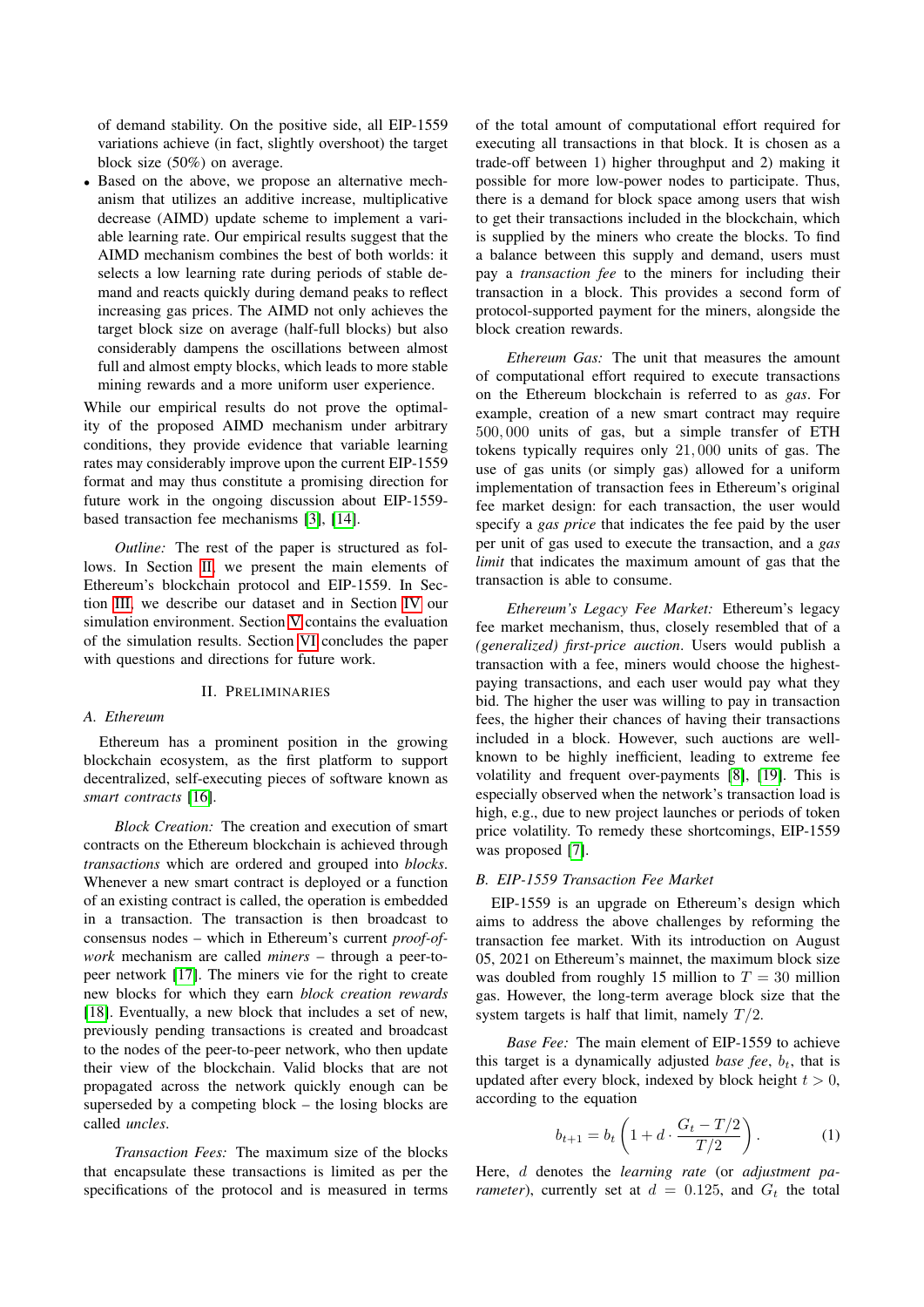gas used by transactions that were included in block  $t > 0$ . Intuitively, if  $G_t > T/2$ , i.e., if more transactions than targeted are included in a block, then the base fee increases. The increase is scaled by  $d$  and is proportional to the amount by which the current block load  $G_t$  exceeds the target  $T/2$ . Similarly, if  $G_t < T/2$ , then the base fee decreases, whereas if  $G_t = T/2$ , then the base fee remains unchanged.

*Bids, Tips, and Effective Gas Prices:* According to EIP-1559, instead of a single gas price, users now submit two parameters,  $(f, p)$ , as shown in Table [I.](#page-2-1)

<span id="page-2-1"></span>

| <b>Parameter</b> | <b>Description</b>                                                                                                             |  |  |  |  |  |
|------------------|--------------------------------------------------------------------------------------------------------------------------------|--|--|--|--|--|
| $f$ : max fee    | maximum amount per gas unit that the user is<br>willing to pay for their transaction to be included                            |  |  |  |  |  |
|                  | $p$ : max priority fee maximum tip per gas unit that the user is willing<br>to pay to the miner who includes their transaction |  |  |  |  |  |

Table I: EIP-1559 user bid parameters.

If the max fee that a user is willing to pay for their transaction is less than the algorithmically computed base fee, i.e., if  $f < b_t$ , then the transaction cannot be included in a block. Conversely, if  $f \geq b_t$ , then the miners can include the transaction and hence earn the so-called *miner's tip*, which is calculated as miner's tip =  $\min\{f - b_t, p\}$ In practice, if the miner's tip is very small (less than 2 Gwei per gas unit, where 1 Gwei =  $10^{-9}$  ETH), it may be beneficial for miners not to include the transaction. Larger blocks are harder to transmit over the network, making it easier for a competing block to reach other nodes faster, causing the miner to lose out on the block creation rewards and fees ("uncle risk").

Importantly (and in sharp contrast to the original fee market), the base fees are not transferred to miners: instead they are *burnt* and are permanently removed from the total supply of  $ETH<sup>1</sup>$  $ETH<sup>1</sup>$  $ETH<sup>1</sup>$ . The sum of the base fee and tip fee taken per unit gas is said to be the *effective gas price* and is equivalent to the gas price that a user would have paid to include their transaction before EIP-1559.

*Legacy Transactions:* EIP-1559 was introduced in a backward-compatible manner allowing both *legacy* and native EIP-1559 transaction formats to be included. However, all transactions included after block 12,965,000 are subject to the base fee, regardless of their format. In particular, when a legacy transaction is submitted to the network, the max priority fee,  $p$ , and the max fee,  $f$ , are set by default equal to the gas price specified by the user. The miner then earns  $f - b_t$  if the transaction is included in their block, possibly leading to overpayment at inclusion, compared to the same transaction following the simple EIP-1559 bidding strategy. With an EIP-1559 transaction, the user places a cap on the miner's tip by setting a max priority fee, whereas in a legacy transaction all the remaining fees, after subtracting the base fee, go to the miner.

# III. DATA

<span id="page-2-0"></span>To analyze the impact of EIP-1559 during the honeymoon period, we use publicly available data recorded on the Ethereum blockchain. Our dataset covers a period starting from block  $l = 12935000$ , which was mined on 3 August 2021, 18:43, until block  $u = 13079999$ , which was mined on 23 August, 06:38. EIP-1559 came into effect in block 12965000, which was mined on 5 August 2021, 12:33 (the mentioned times are all in UTC). Our data set is described in detail in Table [II](#page-2-3) and visualized in the next paragraphs, which a focus on both "long-term" trends (i.e., observations from the entire study period) and "short-term" behavior (i.e., observations regarding sudden demand peaks or other transient phenomena).

<span id="page-2-3"></span>

| <b>Parameter</b>          | <b>Description</b>                                                                                                |
|---------------------------|-------------------------------------------------------------------------------------------------------------------|
| $x \in \mathbb{N}$        | transaction, identified by its hash                                                                               |
| $t_r \in \mathbb{N}$      | height of the block in which $x$ was included                                                                     |
| $g_t \in [0,1]$           | <i>relative</i> block size of the block at height t, i.e., the total<br>used gas $G_t$ divided by the gas limit T |
| $b_t \in \mathbb{N}$      | base fee in the block at height t                                                                                 |
| $\tau_x \in \{0, 1\}$     | type of x, which is "0" for legacy transactions and "1"<br>for EIP-1559 transactions                              |
| $f_x \in \mathbb{N}$      | gas price of $x$ for legacy transactions, and the max fee<br>of x for EIP-1559 transactions                       |
| $p_x \in \mathbb{N}$      | priority fee of $x$ (for legacy transactions this is set equal<br>to $f_x$ )                                      |
| $u_x \in \mathbb{N}$      | gas limit of transaction $x$ (used as a proxy for the gas<br>that was actually used by the transaction)           |
| $X(t) \subset \mathbb{N}$ | set of all transactions included in block at height t                                                             |

Table II: Transaction information in the dataset.

# *A. Long-term Trends*

*Average Gas Prices:* First, we study the *average block gas prices* during the sample period. To compute this metric over time, we first compute the average gas price  $\hat{f}_t$  for each block at height t, where each transaction x is weighted by its gas limit  $u_x$ :

$$
\hat{f}_t = \left(\sum\nolimits_{x \in X(t)} u_x f_x\right) / \left(\sum\nolimits_{x \in X(t)} u_x\right).
$$

We then divide the set  $\{l, l+1, \ldots, u\}$  into 1000 batches of size  $w = \frac{u - l + 1}{1000}$ , and compute the average  $\hat{f}_i^*$  for each batch  $i \in \{1, ..., 1000\}$  as

<span id="page-2-4"></span>
$$
\hat{f}_i^* = \frac{1}{w} \sum_{t=l+(i-1)w}^{l+i w} \hat{f}_t.
$$
 (2)

The result is displayed in Figure [1,](#page-3-0) which shows the evolution of the average block gas,  $\hat{f}_i^*$ .

We observe that the (average) gas prices exhibit sharp bursts. We have found that these bursts typically correspond to so-called "NFT drops", in which a creator (or project) announces the release of a limited number of Non-Fungible Tokens (NFTs) [\[15\]](#page-8-14). This leads to a demand surge where purchasers put in high bids to be included first by miners. Other, lower-scale fluctuations are due to diurnal variations in Ethereum's usage over different geographic locations. In Section [III-B,](#page-3-1) we return to the base fee and gas price dynamics and examine them in the

<span id="page-2-2"></span><sup>&</sup>lt;sup>1</sup>As of September 3rd, 2021, over 180,000 ETH were burned through EIP-1559 transactions (source: [watchtheburn.com\)](https://watchtheburn.com/).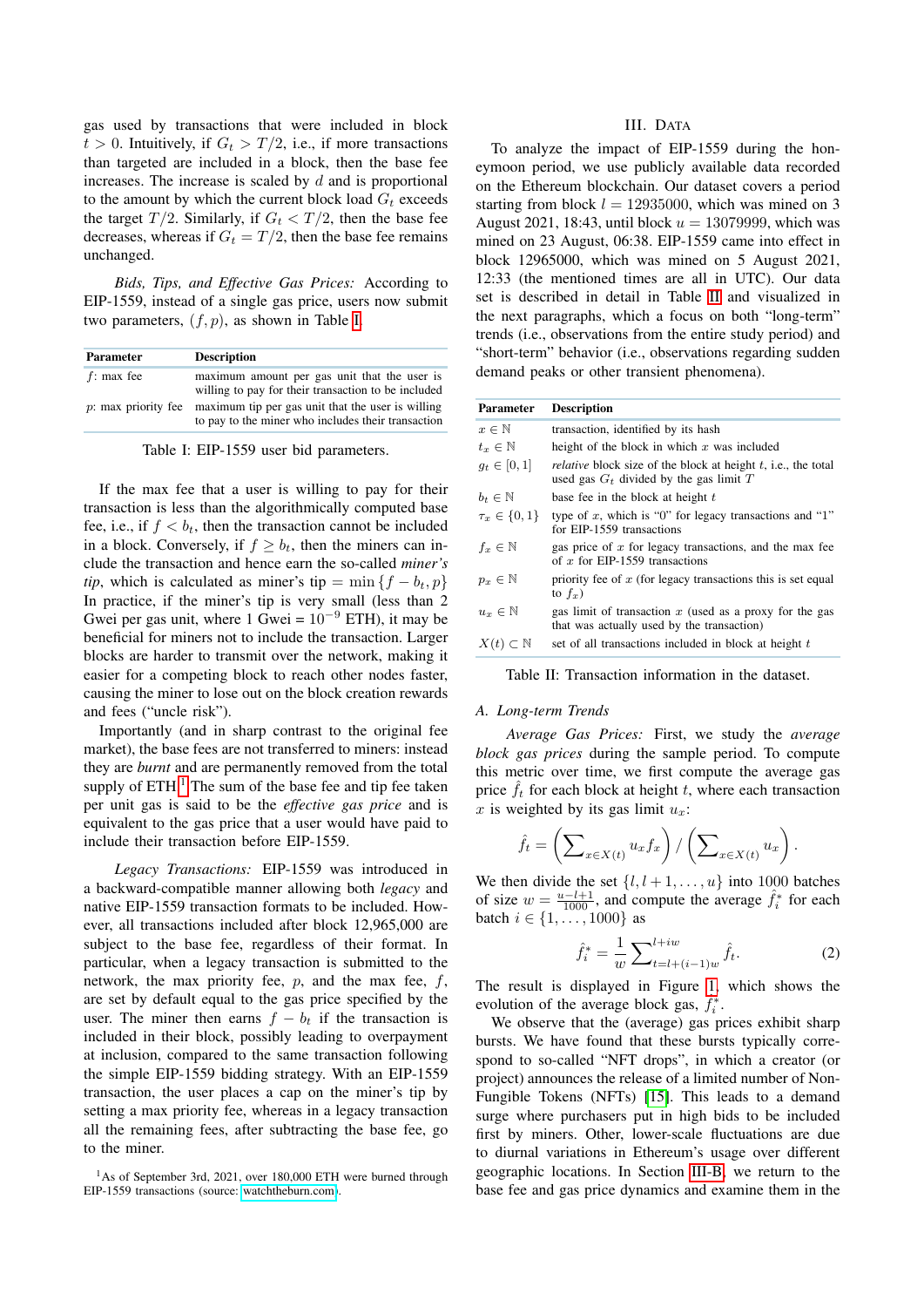<span id="page-3-0"></span>

(b) Fraction of EIP-1559 transactions

Figure 1: Top: average (blue) and smoothed averaged (red) gas prices over time. Bottom: average fraction (gray) and smoothed averaged fraction (red) of EIP-1559 transactions over time.

locality of periods of both sharp demand increases and of relatively stable demand.

*Smoothed Average Gas Prices:* To dampen the effect of the sharp bursts on the long-term trend of gas prices, we apply a median smoothing filter to  $\hat{f}_i^*$ , which is unaffected by large outliers unlike the moving average. To compute the filtered value  $m(\hat{f}_i^*, \eta)$  of  $\hat{f}_i^*$ , where  $\eta$  is the half-width of the filter, we first determine the set

$$
V(\hat{f}_i^*, \eta) = \{\hat{f}_j^* \in \mathbb{N} : j \ge l, j \le u, |j - i| \le \eta\}.
$$

We then compute the median  $m_i = m(\hat{f}_i^*, \eta)$  as the value such that at least 50% of the elements in  $V(\hat{f}_i^*, \eta)$  are greater or equal than  $m_i$  and at least 50% of the elements in  $V(\hat{f}_i^*, \eta)$  are smaller or equal than  $m_i$ . The result with half-width  $\eta = 10$  is displayed by the red line in Figure [1.](#page-3-0)

*Fraction of EIP-1559 Transactions:* We apply the same methodology as above to the weighted fraction,  $\hat{\tau}_h$ , of EIP-1559 transactions (versus legacy transactions) which for the block at height  $t$  is given by

$$
\hat{\tau}_t = \left(\sum\nolimits_{x \in X(t)} u_x \tau_x\right) / \left(\sum\nolimits_{x \in X(t)} u_x\right).
$$

The result is displayed in Figure [1b.](#page-3-0) The gray line represents  $\hat{\tau}_i^*$  averaged, as in equation [\(2\)](#page-2-4), over 1000 batches and the red line represents the corresponding smoothed values. The  $i$ -th value in the plot corresponds to the middle block of the *i*-th batch for  $i \in \{1, 2, \ldots, 1000\}$ .

We observe that EIP-1559 adoption increases steadily within our sampling period to around 60% at the end of August. The sharp increase around block 13051500 (8 August) corresponds to the (actual date of) adoption of EIP-1559 by the popular Ethereum wallet MetaMask. After that point, we observe strong diurnal fluctuations as a result of differences in wallet usage over different geographic locations.

### <span id="page-3-1"></span>*B. Short-term Behavior*

We now take a more detailed view at the short-term behavior of the base fee and gas price dynamics during periods of both sharp demand increases (e.g., NFT drops) and of relative demand stability.

*Demand peaks:* Figure [2a](#page-4-1) zooms in on one of the price bursts that are visible in Figure [1,](#page-3-0) namely the one that occurs around block 13025775 that was mined on August 14, 2021, at 09:35. The displayed period covers 450 blocks between blocks 13025550 and 13026000.

Before the burst, average gas prices (depicted by the blue line without marks) fluctuate between 30 and 60 Gwei, with several short bursts in which the average fee jumps to around 120 Gwei before returning to around 45 Gwei, and several empty blocks (in which the average fee is set to 0). The average gas price then shoots from 40.82 Gwei in block 13025736 to 207.33 and ultimately to 1360.02 Gwei within the next two blocks.

To compare, the miner of block 13025736 earns a total of 2.019 ETH: 2 ETH for the block creation reward, plus 0.137 in transaction fees minus 0.118 in burnt fees. In this case, as is a typical for blocks outside price bursts, the transaction fees are small compared to the block rewards [\[20\]](#page-8-19). However, the miners of blocks 13025737 and 13025738 earn 3.472 ETH and 45.646 ETH, respectively. In the latter case, the earnings from transaction fees are more than 20 times greater than the block creation reward!

Concerning the base fee (depicted by the brown line with marks), we observe that shortly after the price burst it increases rapidly until it reaches a level slightly below the average gas price. After that point, it starts to decline together with gas prices which gradually return to normal. In sharp contrast to the above, block 13025768 is ultimately far from target, netting 0.844 ETH in transaction fees for 20% block utilisation (10% of the block gas limit). Comparing this revenue with that of the next miner 13025769, who received 4.868 ETH for 180% block utilisation (90% of the block gas limit), 13025768 misses out on some share of these fees. With a uniform process generating the transaction arrival time, this share may be estimated to 2 ETH (an equal split between 0.844 and 4.868 ETH), worth around \$6, 500 USD at the time. These points demonstrate an instability in inter-block mining rewards under EIP-1559 that may require closer monitoring.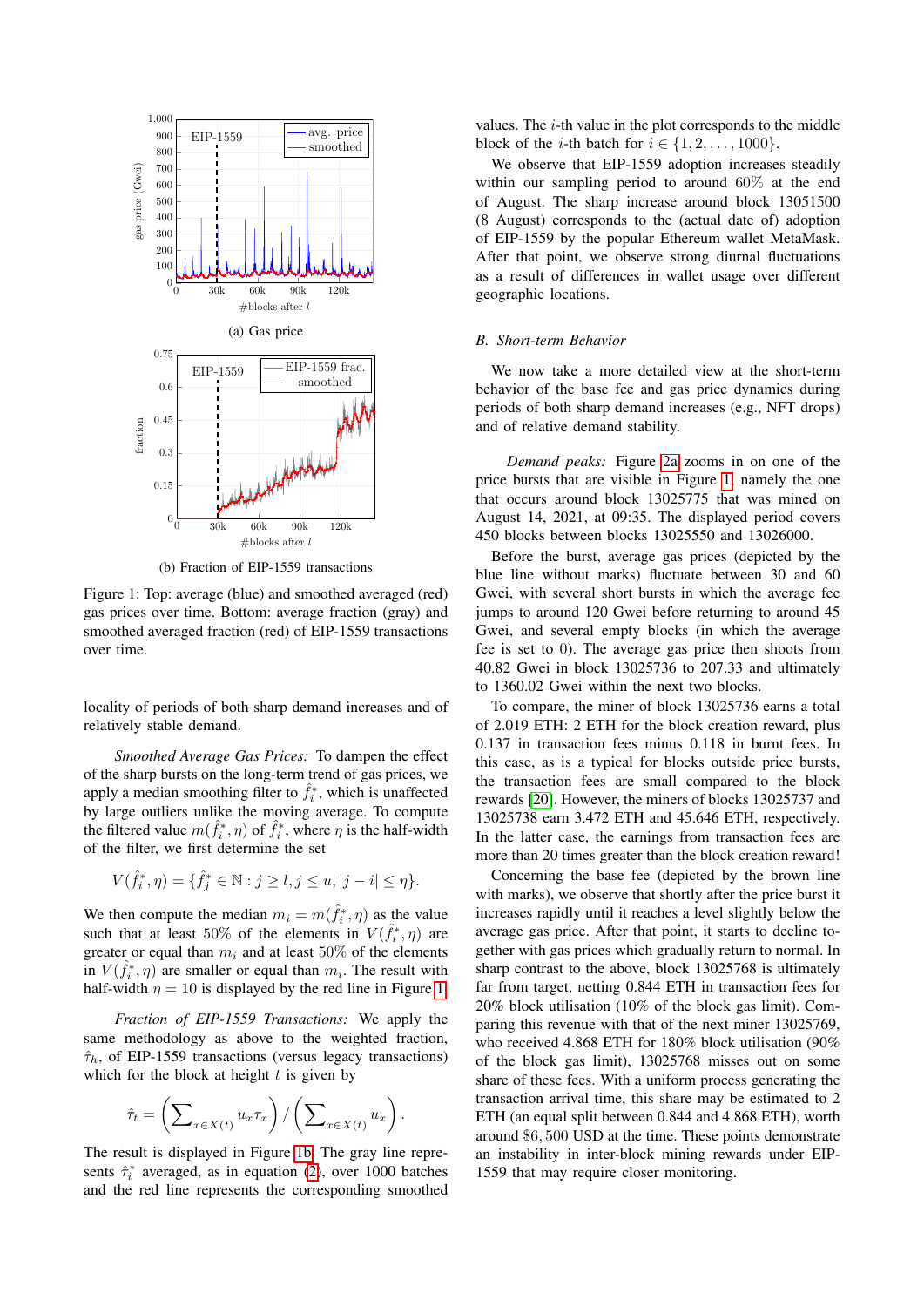<span id="page-4-1"></span>

Figure 2: (a) Average gas prices (blue) and base fees (brown) per block in the volatile period after block 13025550. (b) Average gas prices (blue) and base fee per block (red) in Gwei, in the period of relatively stable demand that directly followed the burst of (a). (c) Relative block sizes,  $\hat{g}_t$ , in the same period of relatively stable demand as in (b).

*Demand Stability:* Figure [2b](#page-4-1) displays the gas price and base fee dynamics for the 450-block period of relatively stable demand that starts immediately after the burst of Figure [2a.](#page-4-1) During this period, both the gas price and the base fee remain roughly stable: the former at around 40 Gwei and the latter slightly below 30 Gwei. However, despite the fact that the base fee remains within a relatively narrow range of 10 Gwei, i.e., between 25 and 35 Gwei, block sizes fluctuate wildly between the two extremes (empty to full and vice versa). This can be seen in Figure [2c,](#page-4-1) where the green line (without marks) displays the relative block size as a number between 0 (empty) and 1 (full). This is exactly the behavior predicted in [\[1\]](#page-8-0), [\[13\]](#page-8-11), and can be attributed to the discrete nature of the updates and the size of d.

However, it is interesting to observe that block sizes do, in fact, seem to reach (or, actually, only slightly overshoot) the target block size *on average*. As shown in Figure [2c,](#page-4-1) the median filter with half-width 30 applied to  $\hat{g}_t$  (red line with marks) is indeed centered around 0.5 (half-full blocks). Providing theoretical reasons for or empirically testing this observation over longer periods of data is an interesting direction for future work.

#### <span id="page-4-0"></span>IV. SIMULATIONS: LEARNING RATE IN EIP-1559

As established by the short-term analysis in the previous section, there are two opposing effects concerning the learning rate  $d$ . In particular, the default  $d$  (set at 0.125) is *too low* during periods of short bursts (during which the base fee lags in catching up to actual demand) but is also *too high* during periods of relative stability (where it induces intense oscillations in block sizes despite keeping the base fee relatively stable). While long-term trends suggest that block-sizes achieve the target of half-full blocks *on average*, these fluctuations have significant effects on miners' earnings and thus, potentially, on protocol stability.

As such, we investigate the impact of choosing a different d (constant or variable) on the network. To do so, we run a series of simulations in which we observe the base fee after transaction bids are drawn randomly.

#### *A. Constant Learning Rate*

The main challenge in simulating (i.e., replaying using a stochastic model) the evolution of the transaction fee market for different values of  $d$  (or alternative mechanisms) is to draw accurate estimates for the actual demand and the users' valuations from the available data. The difficulty stems from the fact that observable bids – i.e., those included on the blockchain – do not necessarily reflect users' true valuations, but merely their valuations/expectations about the current and future base fees and their urgency to get their transaction included. Furthermore, they do not include low-value bids that were not included.

*Behavioral Model:* As such, we make some assumptions – justified by our current data and Ethereum's previous simulations, see [\[1\]](#page-8-0), [\[6\]](#page-8-4), [\[13\]](#page-8-11) – and leave a deeper investigation of bids, e.g., with questionnaires to users, as an open challenge for future research. Accordingly, we model the number of users in each time slot using a Poisson demand with arrival rate  $\lambda$  and a distribution of valuations, F. As mentioned above, both  $\lambda$  and F are subject to change over time  $-$  e.g., due to the effects of weekends and weekdays, day/night cycles in different regions, sudden bursts due to popular contracts and NFT launches – and therefore challenging to infer from the available data.

*Execution Model:* Given a Poisson distribution of transaction arrivals (i.e., demand) with time-dependent arrival rate  $\lambda_t$  and valuation distributions  $F_t$ , the simulator executes the steps of Algorithm [1](#page-5-1) in each time slot t.

Algorithm [1](#page-5-1) first calls draw num transactions( $\lambda_t$ ), which pseudo-randomly draws a value  $n_t$  from the Poisson distribution with mean  $\lambda_t \equiv 3$  (adopted from [\[1\]](#page-8-0)). The function draw\_transactions $(n_t, \hat{f}_t)$  then draws  $n_t$ samples from  $F_t$  that represent the valuations of the transactions created at time  $t$ , given the observed mediansmoothed average gas price in the block at height  $t$ , denoted by  $\hat{f}_t$ . These values are then stored in the set  $m'_t$ . We have observed that a mixture of uniformly distributed and Pareto-distributed random samples, with means that depend on the smoothed average fees, results in a good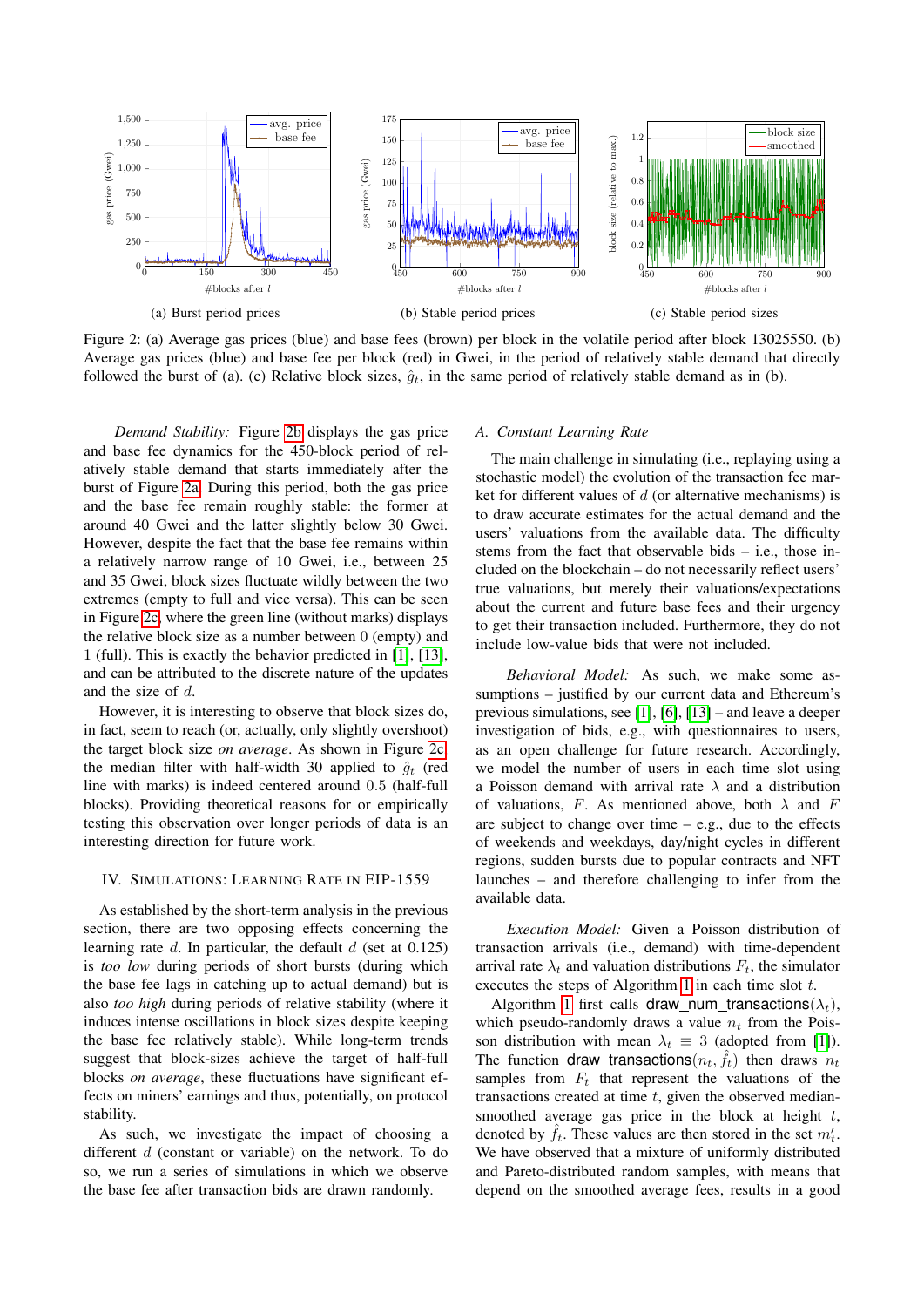|  |  | Algorithm 1: Simulation of EIP-1559 Updates |  |  |  |
|--|--|---------------------------------------------|--|--|--|
|--|--|---------------------------------------------|--|--|--|

<span id="page-5-1"></span>

| <b>Input:</b> Demand parameters $\lambda_t$ , $f_t$ , base fee $b_{t-1}$ at |
|-----------------------------------------------------------------------------|
| block height $t-1$ and learning rate d.                                     |
| <b>Output:</b> base fee at block height $t$ .                               |
| $n_t \leftarrow$ draw_num_transactions( $\lambda_t$ )                       |
| 2 $m'_t \leftarrow$ draw_transactions $(n_t, \hat{f}_t)$                    |
| $m_t \leftarrow m$ update $(m_{t-1}, m_t)$                                  |
| 4 $B_t \leftarrow$ B_update $(m_t)$                                         |
| $s \ g_t \leftarrow  B_t /T$                                                |
| 6 $b_t \leftarrow b$ update $(b_{t-1}, d,  B_t )$                           |

correspondence with the observed values' distribution. We then draw the valuations of  $2.75n_t$  transactions from a uniform distribution near  $0.75f_t$ , and draw the remaining  $0.25n_t$  valuations from a Pareto distribution with shape 1.35 and scale  $\frac{1}{10}\hat{f}_t$ . The reasoning behind this modelling choice is to divide users into two broad classes. The first class consists of *regular* users for whom the delay before the transaction appears on the blockchain is relatively unimportant, and who simply bid a value that (they believe) ensures that their transaction is eventually included. The second class consists of *high-urgency* users who make high bids to ensure that their transaction is included rapidly, and whose valuations more closely resemble a heavy-tailed distribution. The parameters were chosen to give a good correspondence with the studied dataset, but we have found that minor variations did not change the overall conclusions of our evaluation, cf. Table [V.](#page-7-1)

After having drawn  $m'_t$ , Algorithm [1](#page-5-1) combines the transactions in  $m'_t$  with the process  $m_t$ , which represents the *mempool*, i.e., the set of transactions that are pending to be included in the blockchain. The function  $m$ \_update $(m, m')$  returns a new mempool given an existing mempool  $m$  and a set  $m'$  of new transactions. In our simulations, transactions remain in the mempool until they are included. The function B update $(m)$  is then executed by the miner. B\_update $(m)$  returns a vector B with the max fees of the transactions that have been included in the new block given the mempool  $m$ . We denote the length of B as |B|. Finally, the function b update $(b, d, |B|)$  returns the new base fee as a function of the current base fee  $b$ , the learning rate d and the block size  $|B|$ .

### *B. Variable Learning Rate: AIMD Updates*

To address the issue that the current learning rate appears too high in stable-demand periods and too low in periods with demand peaks, we also propose and simulate a mechanism with a variable learning rate. In particular, motivated by the effectiveness of such schemes to control internet congestion [\[21\]](#page-8-20), we study an *additive increase and multiplicative decrease* (AIMD) update scheme for the learning rate d.

According to the AIMD scheme, the learning rate is adjusted with respect to a parameter,  $g_{AVG}$ , that keeps track of the average relative block sizes  $(q_t = G_t/T)$ , cf. Table [II\)](#page-2-3) during some pre-specified rolling window. The

<span id="page-5-2"></span>

| <b>Parameter</b>              | <b>Description</b>                                       |
|-------------------------------|----------------------------------------------------------|
| $g_{\text{AVG}}$              | average relative block-size of previous blocks           |
| $n \in \mathbb{N}$            | nr. of previous blocks over which $q_{AVG}$ is computed. |
| $\alpha > 0$                  | size of an additive increase                             |
| $\beta \in [0,1]$             | factor of a multiplicative decrease                      |
| $\gamma \in [0, \frac{1}{2}]$ | threshold for an additive increase                       |
| $d_{\min}, d_{\max}$          | minimum and maximum values for $d$ .                     |

Table III: Parameters of the AIMD algorithm.

intuition is the following: when  $g_{AVG}$  is close to the target block-size, 0.5, then the base fee is close to the right value, so the algorithm reduces the learning rate to reduce the size of the oscillations. By contrast, if  $g_{AVG}$  is too small or high, then the base fee is apparently far away from its equilibrium value, and the algorithm increases the learning rate.

*Execution Model (AIMD):* The AIMD update scheme uses the parameters in Table [III.](#page-5-2) It then replaces line 6 in Algorithm [1](#page-5-1) with the following two lines which update

| Algorithm 2: Modified Alg. 1 with AIMD updates                  |
|-----------------------------------------------------------------|
| 6 $d_t \leftarrow d$ update $(d_{t-1}, g_{t-n+1}, \ldots, g_t)$ |
| 7 $b_t \leftarrow b$ update $(b_{t-1}, d_t,  B_t )$             |

the learning rate parameter  $d$  according to Algorithm [3](#page-5-3) (following the intuition described above):

<span id="page-5-3"></span>

| Algorithm 3: AIMD update routine d update.                             |  |  |  |  |  |  |
|------------------------------------------------------------------------|--|--|--|--|--|--|
| <b>Input:</b> Learning rate, $d_t$ , window n, block-sizes             |  |  |  |  |  |  |
| $g_{t-n+1}, \ldots, g_t$ , update parameters $\alpha, \beta, \gamma$ . |  |  |  |  |  |  |
| <b>Output:</b> Learning rate, $d_{t+1}$ .                              |  |  |  |  |  |  |
| 1 $g_{AVG} \leftarrow \frac{1}{n} \sum_{t=n+1}^{t} g_i$                |  |  |  |  |  |  |
| 2 if $g_{\text{AVG}} < \gamma$ or $g_{\text{AVG}} > 1 - \gamma$ then   |  |  |  |  |  |  |
| $3 \mid d_{\text{NEW}} \leftarrow \min\{d_{\text{max}}, \alpha + d\}$  |  |  |  |  |  |  |
| 4 else                                                                 |  |  |  |  |  |  |
| $5 \mid d_{\text{NEW}} \leftarrow \max\{d_{\min}, \beta d\}$           |  |  |  |  |  |  |
| 6 return $d_{\text{NEW}}$                                              |  |  |  |  |  |  |
|                                                                        |  |  |  |  |  |  |

### V. EVALUATION

<span id="page-5-0"></span>We now proceed to compare the different update mechanisms described in the previous section. We present simulations of the standard EIP-1559 update rule with constant step sizes at  $d = 0.125$  (default),  $d = 0.25$ and  $d = 0.0625$  which are representative of high and low rates, respectively, and of the AIMD (variable step size) update rule with parameters  $n = 8$ ,  $\alpha = 0.025$ ,  $\beta =$  $0.95, \gamma = 0.25, d_{\text{min}} = 0.0125$  and  $d_{\text{max}} = 1$ . Note that  $n$  is selected to be low enough to reflect recent market conditions, but high enough to reduce its sensitivity to temporal fluctuations in demand.

#### *A. Performance Metrics*

To compare the performance of the different mechanisms, we use the two metrics described in Table [IV.](#page-6-0)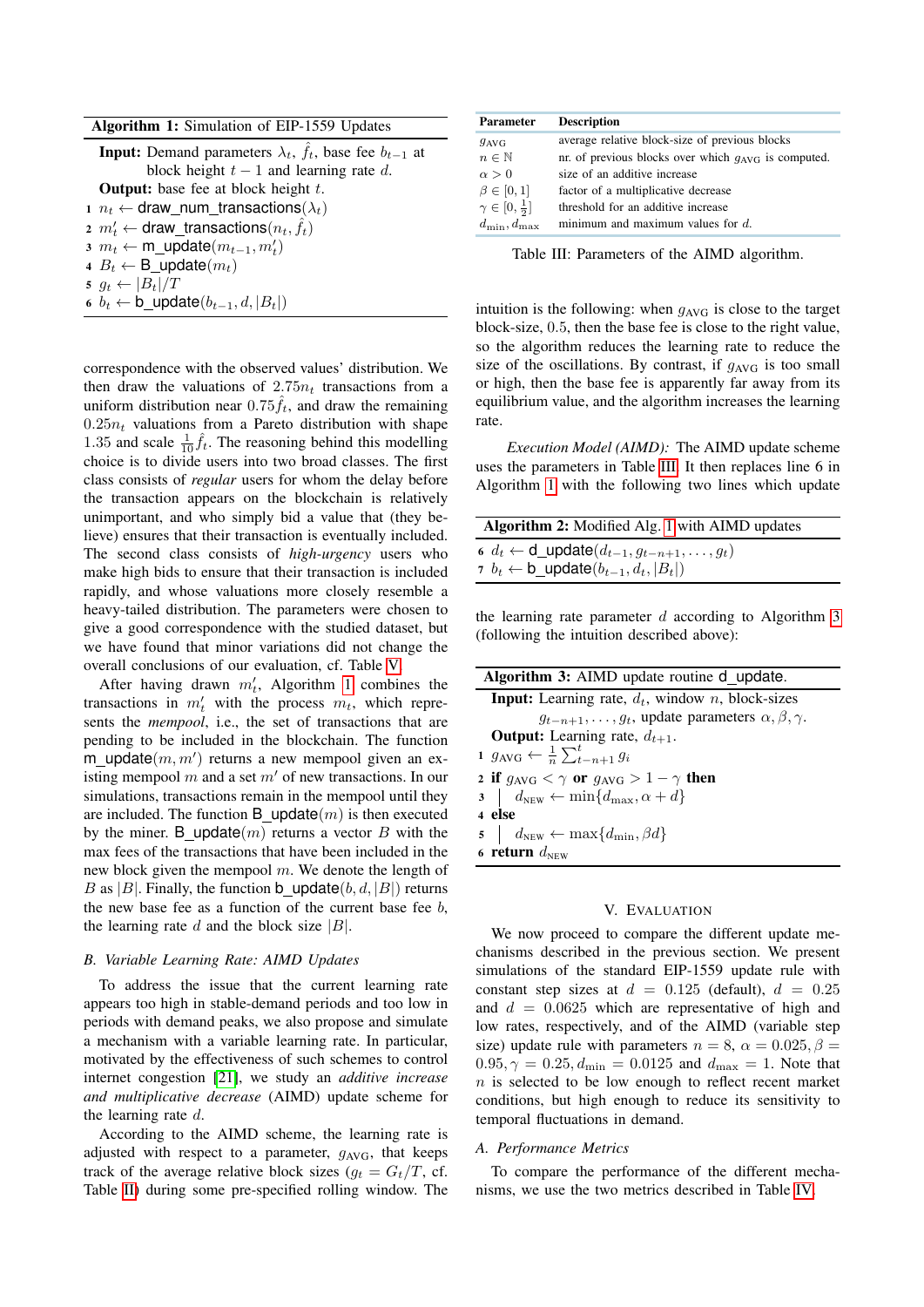<span id="page-6-2"></span>

Figure 3: Simulation of average gas prices in Gwei (blue lines) and base fees (red lines) in stable (top) and peak demand periods (bottom) of the EIP-1559 market under different learning rates. Unlike standard EIP-1559 mechanisms with slow or fast learning rates ( $d = 0.125$  being the default), the AIMD mechanism exhibits good performance in both scenarios.

<span id="page-6-0"></span>

| <b>Parameter</b>          | <b>Description</b>                                                                                                 |  |  |  |  |  |
|---------------------------|--------------------------------------------------------------------------------------------------------------------|--|--|--|--|--|
| $\hat{q}$<br>$p_{q>0.95}$ | long-term average relative block size<br>long-term fraction of blocks whose relative size is<br>greater than 0.95. |  |  |  |  |  |

Table IV: Performance metrics.

The first metric,  $\hat{g}$ , should be as close to 0.5 as possible, as this is the target set by the miners. When  $\hat{g}$  is (considerably) larger than 0.5, propagation and execution time of new blocks increase, putting stress on the network of miners to validate all new items. Conversely, when  $\hat{g}$  is (considerably) lower than 0.5, network capacity is under-utilized. The situation where  $\hat{q}$  is slightly below 0.5 more closely resembles the original target setting of the Ethereum network before EIP-1559 with max block size of  $T/2$  making such states marginally preferable over ones where  $\hat{q}$  is slightly above 0.5.

The second metric,  $p_{q>0.95}$  should be as low as possible, even if  $\hat{g}$  approximates 0.5 (e.g., due to full blocks counterbalancing empty blocks). When block-sizes are consistently high, the transaction fee market approaches the behavior of a first-price auction, losing some of the advantages of EIP-1559  $[12]$ .<sup>[2](#page-6-1)</sup>

#### *B. Simulation Results*

The effect of choosing different learning rates in the standard EIP-1559 mechanism is displayed in Figure [3.](#page-6-2) We visualize two scenarios: the stable period from Figure [2b](#page-4-1) (top row), and the NFT drop from Figure [2a](#page-4-1) (bottom row). The blue lines show the simulated demand

which approximates the actual demand, cf. Figures [2a](#page-4-1) and [2b.](#page-4-1)

As intuitively expected, the oscillations of the base fee (brown line with marks) in the stable scenario decrease as the learning rate decreases. Similarly, in the NFT drop scenario, the fast learning rate mechanism,  $d = 0.25$ , swiftly adapts to the changing situation, whereas the other two learning rate mechanisms generate long periods of discrepancies between the base fee and market demand.

The important takeaway, however, concerns the AIMD mechanism (panels in the last column), which turns out to share the advantages of both approaches. In particular, when the system is relatively stable, it selects a learning rate of  $d = 0.0125$  (lower than the current default of  $d = 0.125$ ) that increases swiftly during demand peaks. This results in low oscillations of the base fee during the stable period (top row) and a timely increase during the demand peak period (bottom row). To emphasize this, we have also displayed in Figure [4](#page-8-21) the block sizes and the evolution of the learning rate  $d$  for the AIMD scheme. We set  $d = 0.125$  as the initial value, and observe that in both scenarios the learning rate decreases to its minimum values,  $d_{\text{min}} = 0.0125$ . However, in the NFT drop scenario, the learning rate rapidly increases to over 0.45, and then decreases again when the base fee starts to reflect market conditions. In the stable scenario, we observe from Section [V-C](#page-8-21) that although there are still oscillations, they are noticeably less intense than in Figure [2c.](#page-4-1)

To further quantify this performance, Table [V](#page-7-1) contains the results for both metrics,  $\hat{g}$  and  $p_{q>0.95}$ , over three scenarios: the stable period (450 blocks), the demand peak period (450 blocks), and our full dataset of blocks after EIP-1559 (115,000 blocks).

In Table [V,](#page-7-1) below each point estimate of  $\hat{g}$  and  $p_{q>0.95}$ 

<span id="page-6-1"></span><sup>&</sup>lt;sup>2</sup>The reason that we do not consider  $p_{q=1}$  is purely technical: since not all transaction have the same size, in some cases a block will only use, say, 99% of its gas and yet it will still be considered "full" in the sense that no other available transactions can be added to it.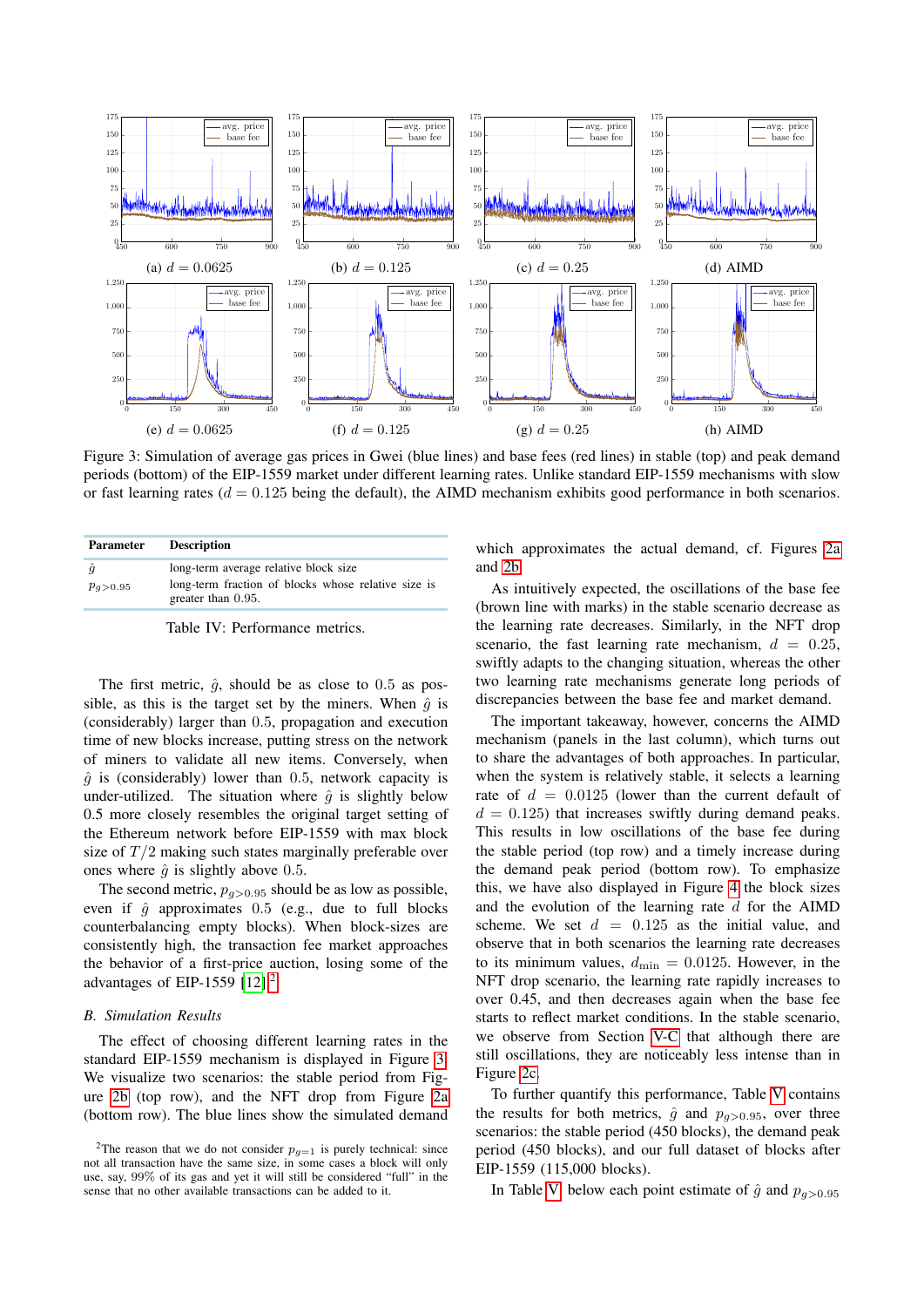<span id="page-7-1"></span>

| Stable periods |              | ĝ                    | $p_{q>0.95}$         |                     | Demand peaks | ĝ                    | $p_{q>0.95}$         |   | <b>Full dataset</b> | $\hat{g}$         | $p_{q>0.95}$         |
|----------------|--------------|----------------------|----------------------|---------------------|--------------|----------------------|----------------------|---|---------------------|-------------------|----------------------|
|                | empirical    | 0.523                | 0.261                |                     | empirical    | 0.528                | 0.281                |   | empirical           | 0.523             | 0.244                |
|                | $d = 0.0625$ | 0.505<br>±0.000      | 0.150<br>$\pm 0.005$ | ٠<br>ದ<br>نھن۔<br>ا | $d = 0.0625$ | 0.511<br>±0.000      | 0.222<br>$\pm 0.004$ |   | $d = 0.0625$        | 0.505<br>±0.000   | 0.186<br>$\pm 0.000$ |
| $\mathbf{g}$   | $d = 0.125$  | 0.510<br>±0.000      | 0.214<br>$\pm 0.004$ |                     | $d = 0.125$  | 0.513<br>±0.000      | 0.232<br>$\pm 0.004$ | ≔ | $d = 0.125$         | 0.510<br>±0.000   | 0.232<br>$\pm 0.000$ |
| simulati       | $d = 0.25$   | 0.520<br>±0.000      | 0.255<br>$\pm 0.002$ |                     | $d = 0.25$   | 0.522<br>±0.000      | 0.265<br>$\pm 0.003$ |   | $d = 0.25$          | 0.520<br>±0.000   | 0.264<br>$\pm 0.000$ |
|                | <b>AIMD</b>  | 0.499<br>$\pm 0.001$ | 0.058<br>$\pm 0.003$ |                     | AIMD         | 0.481<br>$\pm 0.002$ | 0.126<br>$\pm 0.003$ |   | <b>AIMD</b>         | 0.501<br>$+0.000$ | 0.047<br>$+0.000$    |

Table V: Empirical evaluation of the different EIP-1559 mechanisms with low, default  $(d = 0.125)$ , and high learning rates in terms of the performance metrics  $\hat{g}$  (average block size) and  $p_{q>0.95}$  (probability that a block is more than 95% full). The AIMD mechanism has the best performance in terms of  $p_{\alpha>0.95}$  in both the stable and unstable scenarios, and across the entire post-EIP-1559 dataset (bold values).

we also display the half-width of a 95% confidence interval for the corresponding value based on the normal distribution. For each entry in the table, we conducted 20 simulation experiments – despite the small sample size, we note that the variance is fairly low since each sampled estimate of  $\hat{g}$  and  $p_{q>0.95}$  is itself an average over at least 450 blocks. For each scenario, we also display the *empirical* result, i.e., the values of  $\hat{g}$  and  $p_{q>0.95}$  that were observed in the data set.

Importantly, the AIMD has a low number of full blocks in all three scenarios and hence exhibits the best performance in terms of  $p_{q>0.95}$  by a wide margin when compared to the other methods. AIMD updates also achieve the desired average relative block size ( $\hat{g} \approx 0.5$ ). Consistent with our empirical observations, all standard EIP-1559 updates also approximate, yet, consistently overshoot by a small margin, the target block-size on average, but perform poorly on the  $p_{q>0.95}$  metric. This suggests the presence of more than 20% almost full blocks counterbalanced by a similar amount of almost empty blocks.

# *C. Discussion*

Given the desirable properties showcased by the AIMD over the standard EIP-1559 update rules in the above simulations, it is natural to ask whether the AIMD update rule could actually fit in the current scope of EIP-1559. In particular, the default, more moderate EIP-1559 update that corresponds to a fixed  $d = 0.125$  aims to achieve the following goals: (i) generate more predictable fees against comparable market conditions, (ii) adapt fees to prevailing demand, (iii) fight inflation by burning excessive fees instead of transferring them to miners, and (iv) tame strategic behavior by protocol participants, both miners and users. In the following, we discuss how an AIMD update rule would perform along these axes.

*Predictability and Adaptation:* Concerning the first two goals, there is a certain amount of trade-off between short-term fee predictability and swiftly responding to changing market conditions. However, the high-level goals of next-block inclusion and invariant block sizes tip the scale towards more responsive fee mechanisms.

*Excessive Fees:* Concerning the goal of controlling inflation, it is tempting to think that a slow-adapting mechanism may burn more fees by allowing full blocks during demand peaks. However, users' valuations are typically

skewed towards higher values [\[2\]](#page-8-1), [\[22\]](#page-8-22) and higher fees at periods of increased demand can actually reap higher amounts of burned coins.

*Strategic Behavior:* The fourth goal, that of mitigating strategic behavior by miners or users, is more intricate and merits a separate discussion. Apart from general attacks on the PoS consensus layer [\[23\]](#page-8-23), [\[24\]](#page-8-24), there is an open debate on the vulnerabilities of the EIP-1559 fee market (in its original format) against exacerbated versions of existing or novel attack vectors [\[18\]](#page-8-17). One such example is the *zero-base fee attack*, in which a coalition of miners who control 51% of the network's resources collectively drive the base fee down to zero by continuously mining empty blocks. At that point the only determining factor for transaction inclusion are miner's tips, essentially moving the system back to the previous first price auction model. While the practical feasibility of such an attack is still unclear, it is a necessary to look at the effects of the more responsive AIMD update rule on miner's incentives via a more comprehensive threat model. We leave this as a direction for future work.

# VI. CONCLUSIONS & OPEN QUESTIONS

<span id="page-7-0"></span>Using on-chain data from the first month after its launch, we studied the early stages of Ethereum's EIP-1559 fee market upgrade. We found evidence that the current fixed learning rate – the parameter that is used to adjust the base fee after each block based on network congestion – achieves the target block-size on average (or rather, slightly overshoots it). However, it may have a considerable destabilizing effect on mining earnings – via slow adjustments during demand bursts and intense oscillations in block occupancies during periods of stable demand – and on the user experience. Such phenomena may lead to strategic behavior and ultimately pose a threat to the stability of the fee market.

Our simulations suggest that a promising direction to improve upon the current EIP-1559 format is the use of variable learning rates. In particular, we studied an additive increase, multiplicative decrease (AIMD) update scheme for the learning rate that resulted in superior performance over standard EIP-1559 formats across periods of both demand bursts and demand stability.

Given this range of results, a number of interesting open questions emerge. Specifically, it will be instructive